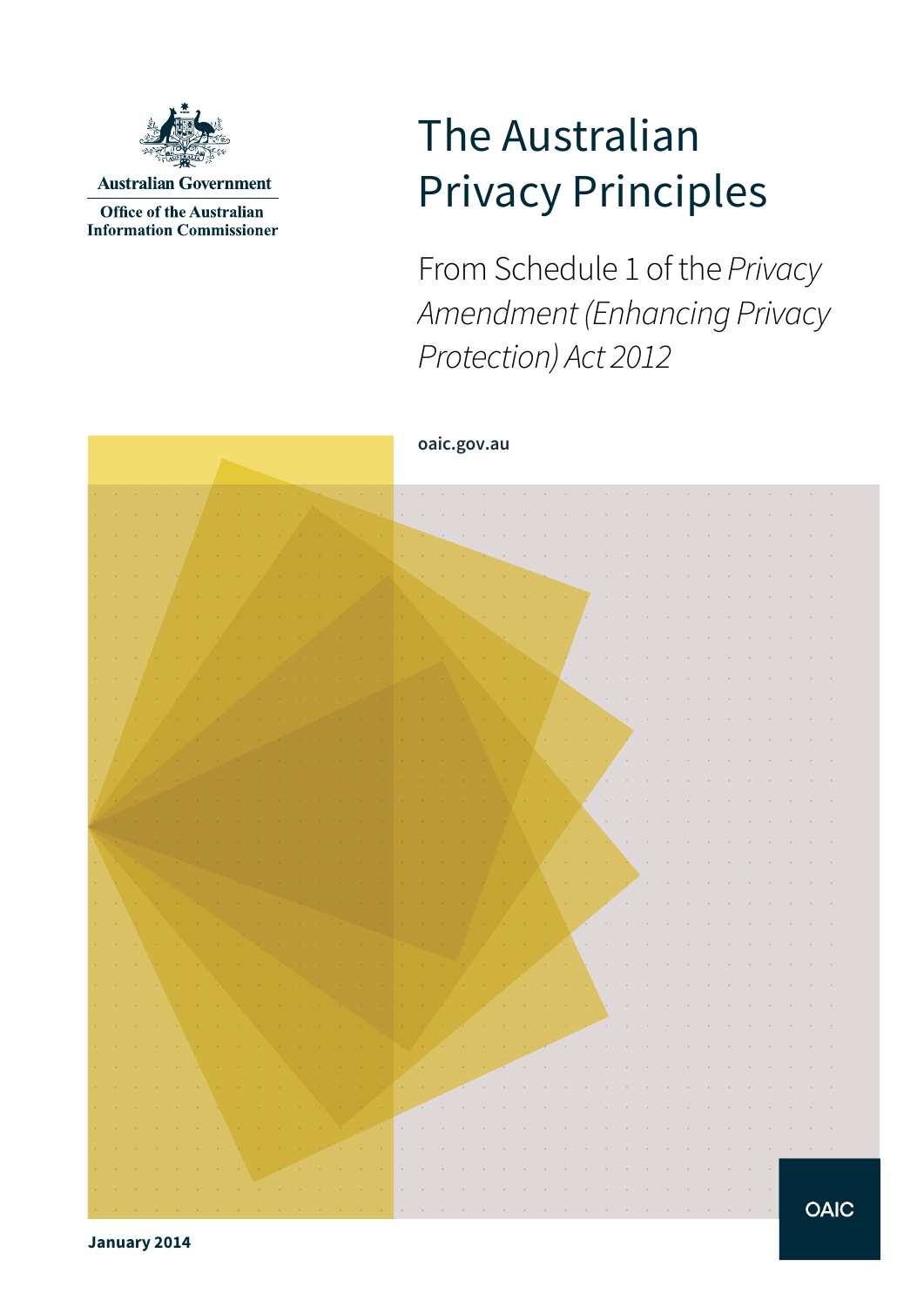The Australian Privacy Principles (APPs) replaced the National Privacy Principles and Information Privacy Principles on 12 March 2014.

This is the text of the 13 APPs from Schedule 1 of the *Privacy Amendment (Enhancing Privacy Protection) Act 2012*, which amends the *Privacy Act 1988*. For the latest versions of these Acts visit the Federal Register of Legislation.

## **Contents**

|                                            | Part 1 – Consideration of personal information privacy                                         | $\overline{2}$ |
|--------------------------------------------|------------------------------------------------------------------------------------------------|----------------|
| $\mathbf{1}$                               | Australian Privacy Principle 1 - open and transparent management of personal information       | $\overline{2}$ |
| 2                                          | Australian Privacy Principle 2 - anonymity and pseudonymity                                    | 3              |
|                                            | Part 2 – Collection of personal information                                                    | 4              |
| 3                                          | Australian Privacy Principle 3 - collection of solicited personal information                  | 4              |
| 4                                          | Australian Privacy Principle 4 - dealing with unsolicited personal information                 | 5              |
| 5                                          | Australian Privacy Principle 5 - notification of the collection of personal information        | 6              |
| Part 3 – Dealing with personal information |                                                                                                | 8              |
| 6                                          | Australian Privacy Principle 6 - use or disclosure of personal information                     | 8              |
| 7                                          | Australian Privacy Principle 7 - direct marketing                                              | 9              |
| 8                                          | Australian Privacy Principle 8 - cross-border disclosure of personal information               | 11             |
| 9                                          | Australian Privacy Principle 9 - adoption, use or disclosure of government related identifiers | 12             |
|                                            | Part 4 – Integrity of personal information                                                     |                |
| 10                                         | Australian Privacy Principle 10 - quality of personal information                              | 14             |
| 11                                         | Australian Privacy Principle 11 - security of personal information                             | 14             |
|                                            | Part 5 – Access to, and correction of, personal information                                    |                |
| 12                                         | Australian Privacy Principle 12 - access to personal information                               | 15             |
| 13                                         | Australian Privacy Principle 13 - correction of personal information                           | 17             |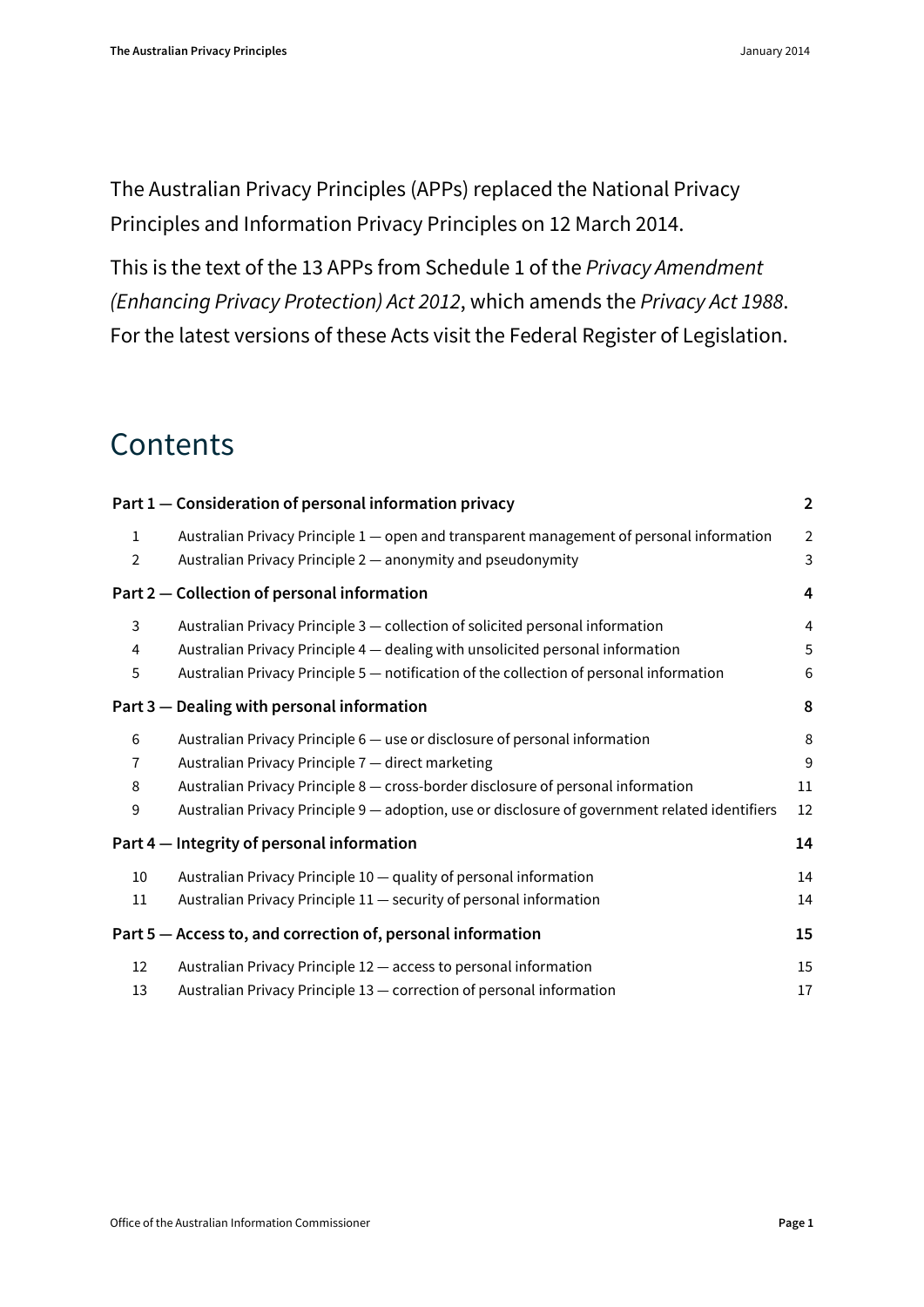## <span id="page-2-0"></span>**Part 1 — Consideration of personal information privacy**

#### <span id="page-2-1"></span>**1 Australian Privacy Principle 1 — open and transparent management of personal information**

1.1 The object of this principle is to ensure that APP entities manage personal information in an open and transparent way.

#### Compliance with the Australian Privacy Principles etc.

- 1.2 An APP entity must take such steps as are reasonable in the circumstances to implement practices, procedures and systems relating to the entity's functions or activities that:
	- (a) will ensure that the entity complies with the Australian Privacy Principles and a registered APP code (if any) that binds the entity; and
	- (b) will enable the entity to deal with inquiries or complaints from individuals about the entity's compliance with the Australian Privacy Principles or such a code

### APP privacy policy

- 1.3 An APP entity must have a clearly expressed and up to date policy (the *APP privacy policy*) about the management of personal information by the entity.
- 1.4 Without limiting subclause 1.3, the APP privacy policy of the APP entity must contain the following information:
	- (a) the kinds of personal information that the entity collects and holds
	- (b) how the entity collects and holds personal information
	- (c) the purposes for which the entity collects, holds, uses and discloses personal information
	- (d) how an individual may access personal information about the individual that is held by the entity and seek the correction of such information
	- (e) how an individual may complain about a breach of the Australian Privacy Principles, or a registered APP code (if any) that binds the entity, and how the entity will deal with such a complaint
	- (f) whether the entity is likely to disclose personal information to overseas recipients
	- (g) if the entity is likely to disclose personal information to overseas recipients—the countries in which such recipients are likely to be located if it is practicable to specify those countries in the policy

### Availability of APP privacy policy etc.

1.5 An APP entity must take such steps as are reasonable in the circumstances to make its APP privacy policy available: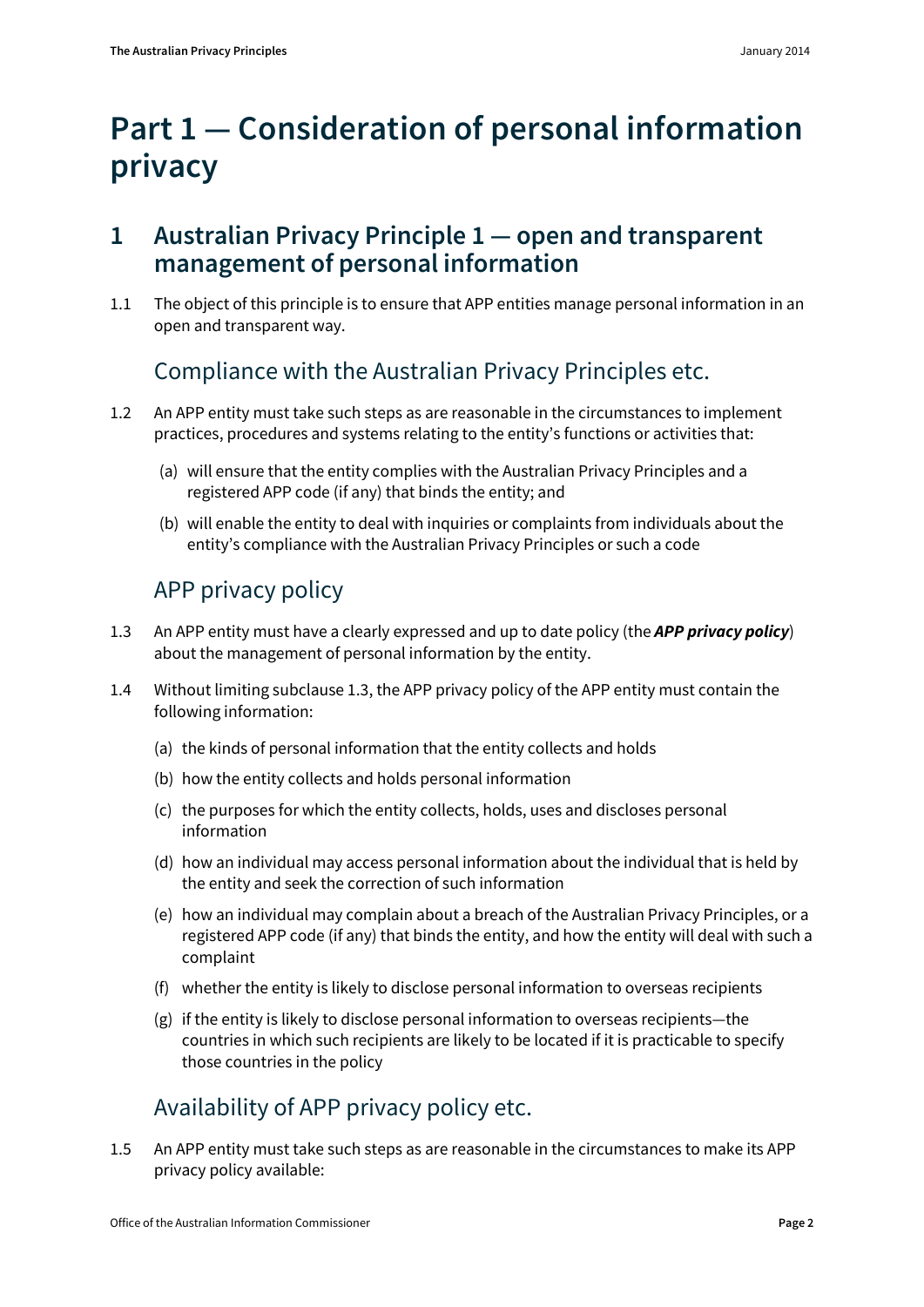- (a) free of charge; and
- (b) in such form as is appropriate

Note: An APP entity will usually make its APP privacy policy available on the entity's website.

1.6 If a person or body requests a copy of the APP privacy policy of an APP entity in a particular form, the entity must take such steps as are reasonable in the circumstances to give the person or body a copy in that form.

#### <span id="page-3-0"></span>**2 Australian Privacy Principle 2 — anonymity and pseudonymity**

- 2.1 Individuals must have the option of not identifying themselves, or of using a pseudonym, when dealing with an APP entity in relation to a particular matter.
- 2.2 Subclause 2.1 does not apply if, in relation to that matter:
	- (a) the APP entity is required or authorised by or under an Australian law, or a court/tribunal order, to deal with individuals who have identified themselves; or
	- (b) it is impracticable for the APP entity to deal with individuals who have not identified themselves or who have used a pseudonym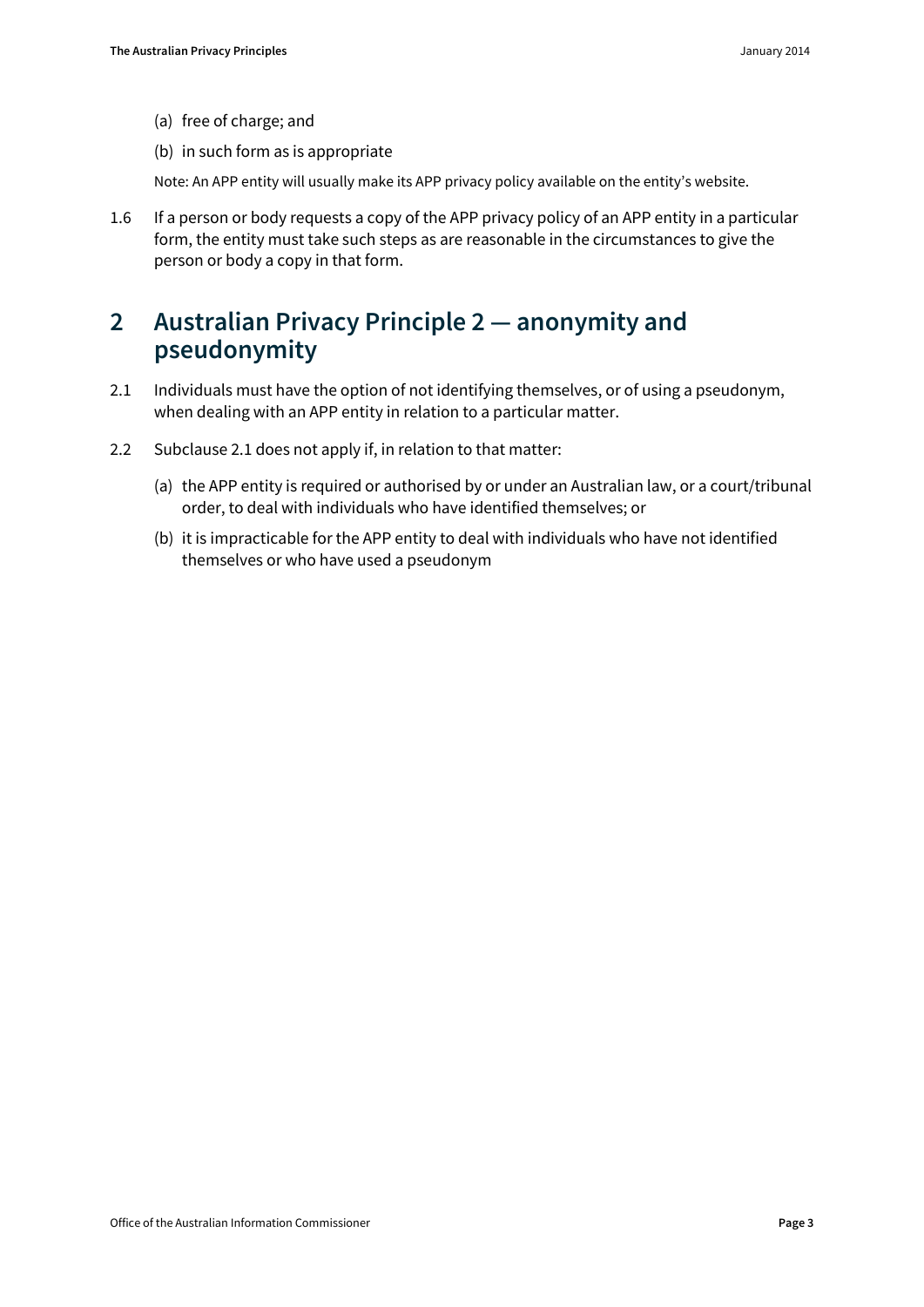## <span id="page-4-0"></span>**Part 2 — Collection of personal information**

#### <span id="page-4-1"></span>**3 Australian Privacy Principle 3 — collection of solicited personal information**

#### Personal information other than sensitive information

- 3.1 If an APP entity is an agency, the entity must not collect personal information (other than sensitive information) unless the information is reasonably necessary for, or directly related to, one or more of the entity's functions or activities.
- 3.2 If an APP entity is an organisation, the entity must not collect personal information (other than sensitive information) unless the information is reasonably necessary for one or more of the entity's functions or activities.

#### Sensitive information

- 3.3 An APP entity must not collect sensitive information about an individual unless:
	- (a) the individual consents to the collection of the information and:
		- (i) if the entity is an agency the information is reasonably necessary for, or directly related to, one or more of the entity's functions or activities; or
		- (ii) if the entity is an organisation the information is reasonably necessary for one or more of the entity's functions or activities; or
	- (b) subclause 3.4 applies in relation to the information
- 3.4 This subclause applies in relation to sensitive information about an individual if:
	- (a) the collection of the information is required or authorised by or under an Australian law or a court/tribunal order; or
	- (b) a permitted general situation exists in relation to the collection of the information by the APP entity; or
	- (c) the APP entity is an organisation and a permitted health situation exists in relation to the collection of the information by the entity; or
	- (d) the APP entity is an enforcement body and the entity reasonably believes that:
		- (i) if the entity is the Immigration Department the collection of the information is reasonably necessary for, or directly related to, one or more enforcement related activities conducted by, or on behalf of, the entity; or
		- (ii) otherwise the collection of the information is reasonably necessary for, or directly related to, one or more of the entity's functions or activities; or
	- (e) the APP entity is a non-profit organisation and both of the following apply:
		- (i) the information relates to the activities of the organisation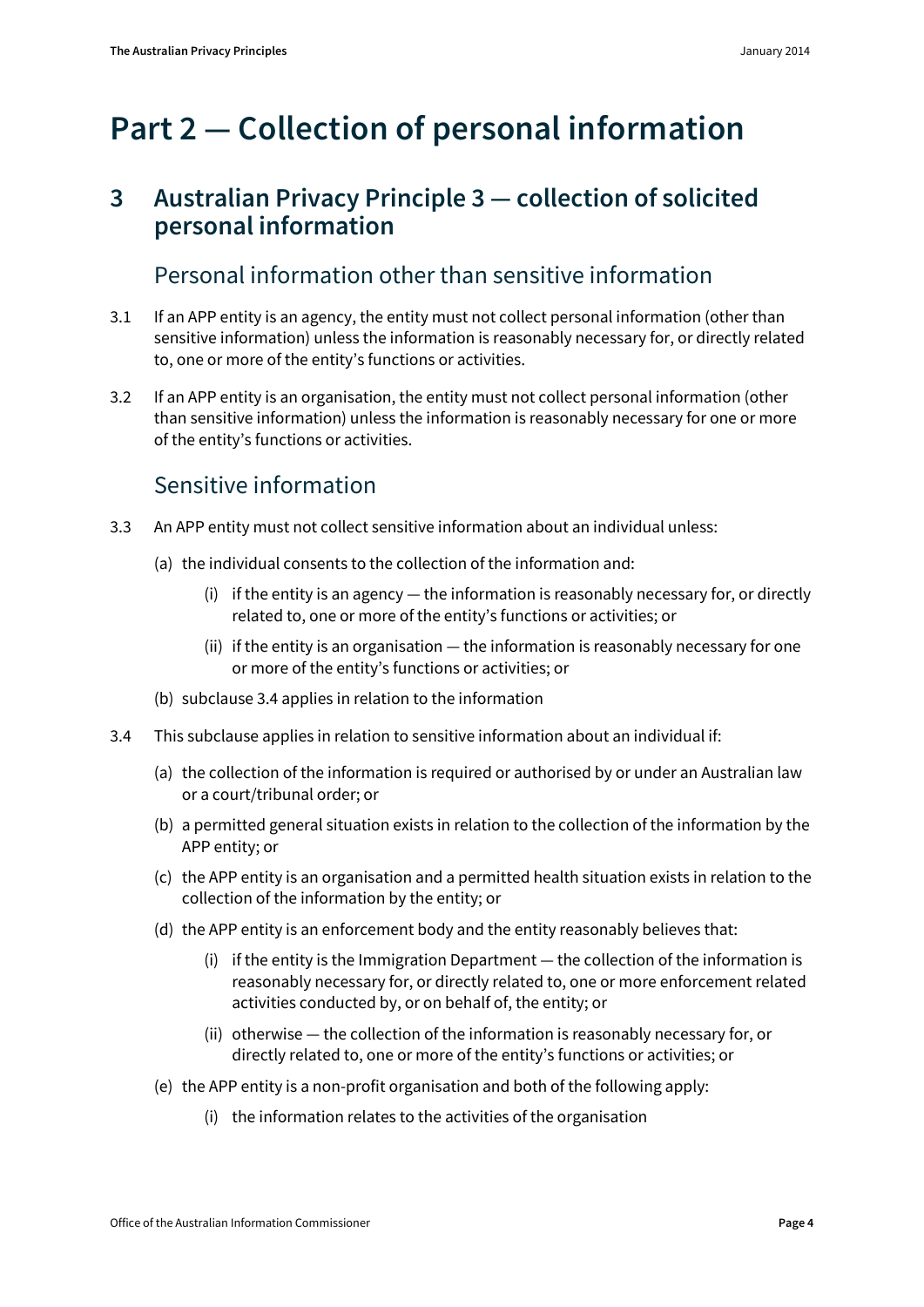(ii) the information relates solely to the members of the organisation, or to individuals who have regular contact with the organisation in connection with its activities

Note: For *permitted general situation*, see section 16A. For *permitted health situation*, see section 16B.

#### Means of collection

- 3.5 An APP entity must collect personal information only by lawful and fair means.
- 3.6 An APP entity must collect personal information about an individual only from the individual unless:
	- (a) if the entity is an agency:
		- (i) the individual consents to the collection of the information from someone other than the individual; or
		- (ii) the entity is required or authorised by or under an Australian law, or a court/tribunal order, to collect the information from someone other than the individual; or
	- (b) it is unreasonable or impracticable to do so

### Solicited personal information

3.7 This principle applies to the collection of personal information that is solicited by an APP entity.

### <span id="page-5-0"></span>**4 Australian Privacy Principle 4 — dealing with unsolicited personal information**

- 4.1 If:
	- (a) an APP entity receives personal information; and
	- (b) the entity did not solicit the information

the entity must, within a reasonable period after receiving the information, determine whether or not the entity could have collected the information under Australian Privacy Principle 3 if the entity had solicited the information.

4.2 The APP entity may use or disclose the personal information for the purposes of making the determination under subclause 4.1.

- (a) the APP entity determines that the entity could not have collected the personal information; and
- (b) the information is not contained in a Commonwealth record

the entity must, as soon as practicable but only if it is lawful and reasonable to do so, destroy the information or ensure that the information is de-identified.

<sup>4.3</sup> If: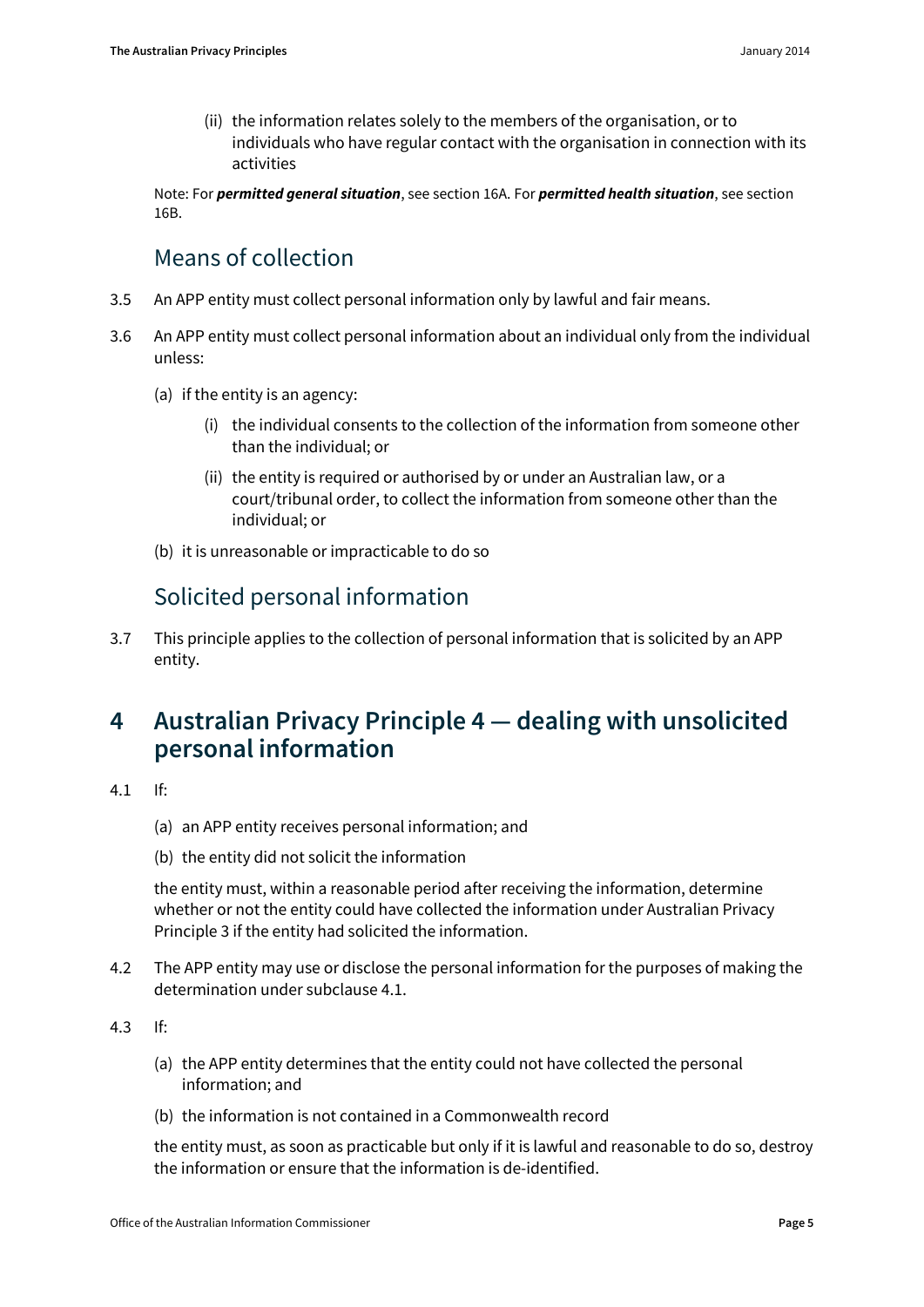4.4 If subclause 4.3 does not apply in relation to the personal information, Australian Privacy Principles 5 to 13 apply in relation to the information as if the entity had collected the information under Australian Privacy Principle 3.

### <span id="page-6-0"></span>**5 Australian Privacy Principle 5 — notification of the collection of personal information**

- 5.1 At or before the time or, if that is not practicable, as soon as practicable after, an APP entity collects personal information about an individual, the entity must take such steps (if any) as are reasonable in the circumstances:
	- (a) to notify the individual of such matters referred to in subclause 5.2 as are reasonable in the circumstances; or
	- (b) to otherwise ensure that the individual is aware of any such matters
- 5.2 The matters for the purposes of subclause 5.1 are as follows:
	- (a) the identity and contact details of the APP entity
	- (b) if:
- (i) the APP entity collects the personal information from someone other than the individual; or
- (ii) the individual may not be aware that the APP entity has collected the personal information

the fact that the entity so collects, or has collected, the information and the circumstances of that collection

- (c) if the collection of the personal information is required or authorised by or under an Australian law or a court/tribunal order — the fact that the collection is so required or authorised (including the name of the Australian law, or details of the court/tribunal order, that requires or authorises the collection)
- (d) the purposes for which the APP entity collects the personal information
- (e) the main consequences (if any) for the individual if all or some of the personal information is not collected by the APP entity
- (f) any other APP entity, body or person, or the types of any other APP entities, bodies or persons, to which the APP entity usually discloses personal information of the kind collected by the entity
- (g) that the APP privacy policy of the APP entity contains information about how the individual may access the personal information about the individual that is held by the entity and seek the correction of such information
- (h) that the APP privacy policy of the APP entity contains information about how the individual may complain about a breach of the Australian Privacy Principles, or a registered APP code (if any) that binds the entity, and how the entity will deal with such a complaint
- (i) whether the APP entity is likely to disclose the personal information to overseas recipients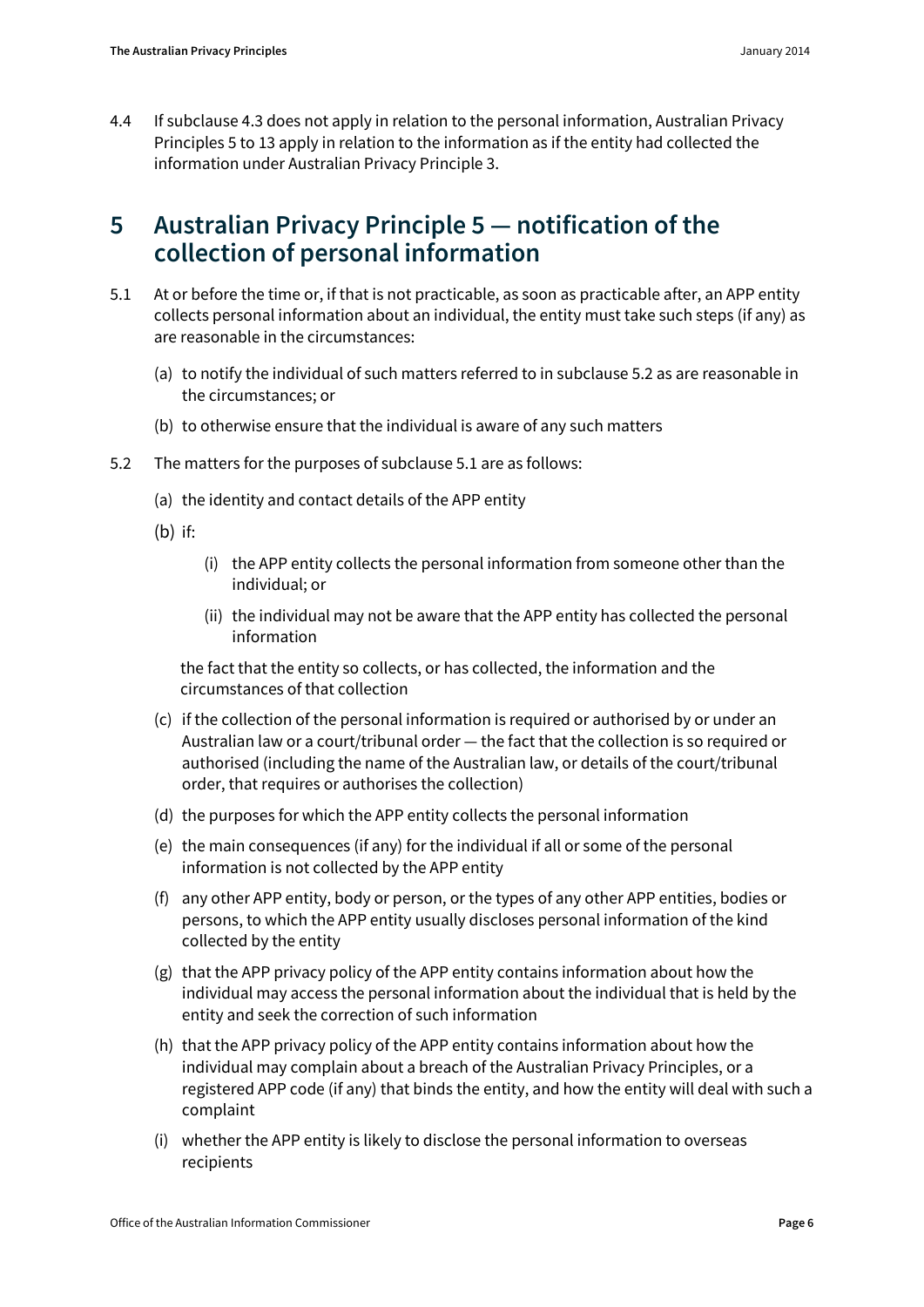(j) if the APP entity is likely to disclose the personal information to overseas recipients the countries in which such recipients are likely to be located if it is practicable to specify those countries in the notification or to otherwise make the individual aware of them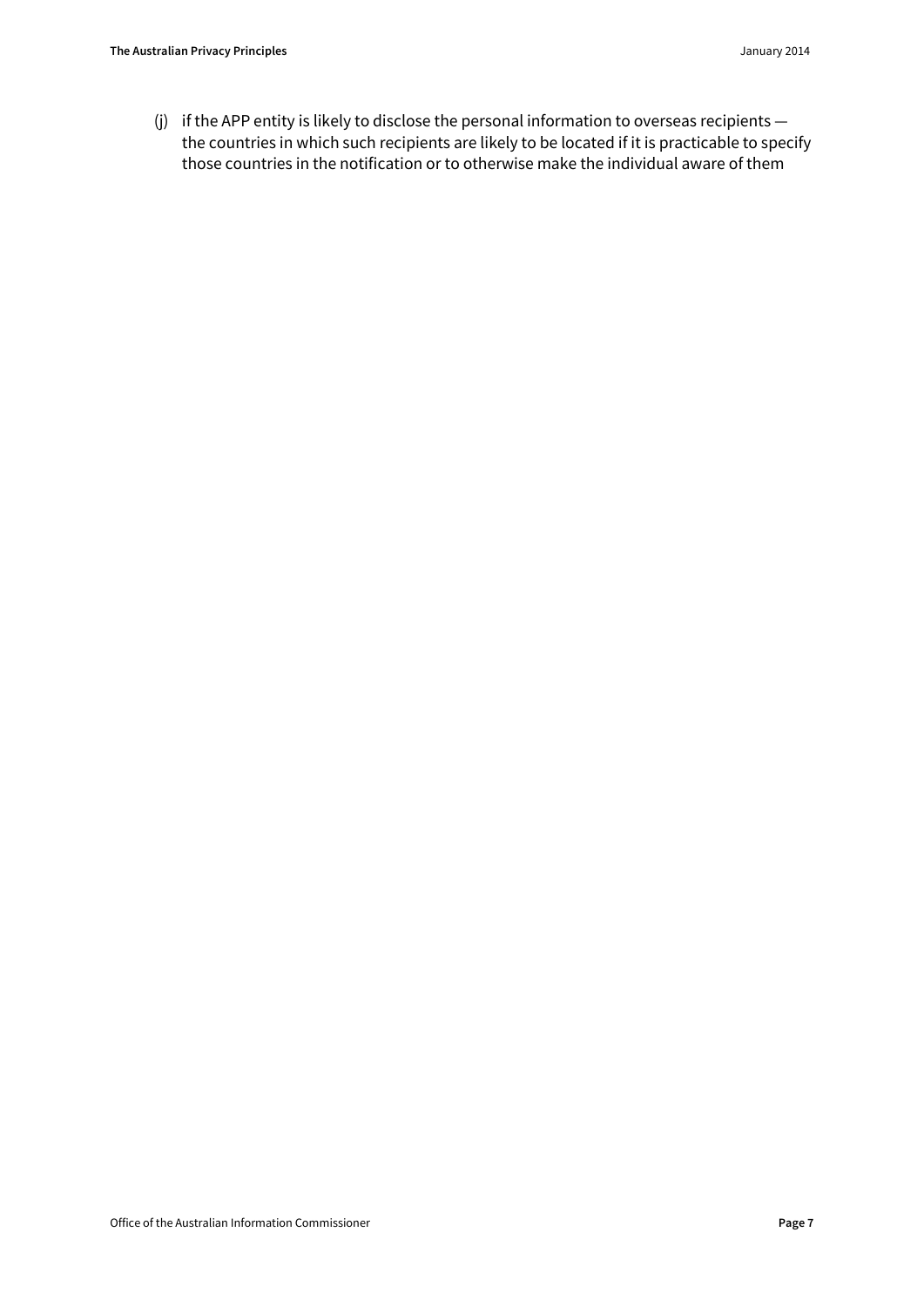## <span id="page-8-0"></span>**Part 3 — Dealing with personal information**

#### <span id="page-8-1"></span>**6 Australian Privacy Principle 6 — use or disclosure of personal information**

#### Use or disclosure

- 6.1 If an APP entity holds personal information about an individual that was collected for a particular purpose (the *primary purpose*), the entity must not use or disclose the information for another purpose (the *secondary purpose*) unless:
	- (a) the individual has consented to the use or disclosure of the information; or
	- (b) subclause 6.2 or 6.3 applies in relation to the use or disclosure of the information

Note: Australian Privacy Principle 8 sets out requirements for the disclosure of personal information to a person who is not in Australia or an external Territory.

- 6.2 This subclause applies in relation to the use or disclosure of personal information about an individual if:
	- (a) the individual would reasonably expect the APP entity to use or disclose the information for the secondary purpose and the secondary purpose is:
		- (i) if the information is sensitive information directly related to the primary purpose; or
		- (ii) if the information is not sensitive information related to the primary purpose; or
	- (b) the use or disclosure of the information is required or authorised by or under an Australian law or a court/tribunal order; or
	- (c) a permitted general situation exists in relation to the use or disclosure of the information by the APP entity; or
	- (d) the APP entity is an organisation and a permitted health situation exists in relation to the use or disclosure of the information by the entity; or
	- (e) the APP entity reasonably believes that the use or disclosure of the information is reasonably necessary for one or more enforcement related activities conducted by, or on behalf of, an enforcement body

Note: For *permitted general situation*, see section 16A. For *permitted health situation*, see section 16B.

- 6.3 This subclause applies in relation to the disclosure of personal information about an individual by an APP entity that is an agency if:
	- (a) the agency is not an enforcement body; and
	- (b) the information is biometric information or biometric templates; and
	- (c) the recipient of the information is an enforcement body; and
	- (d) the disclosure is conducted in accordance with the guidelines made by the Commissioner for the purposes of this paragraph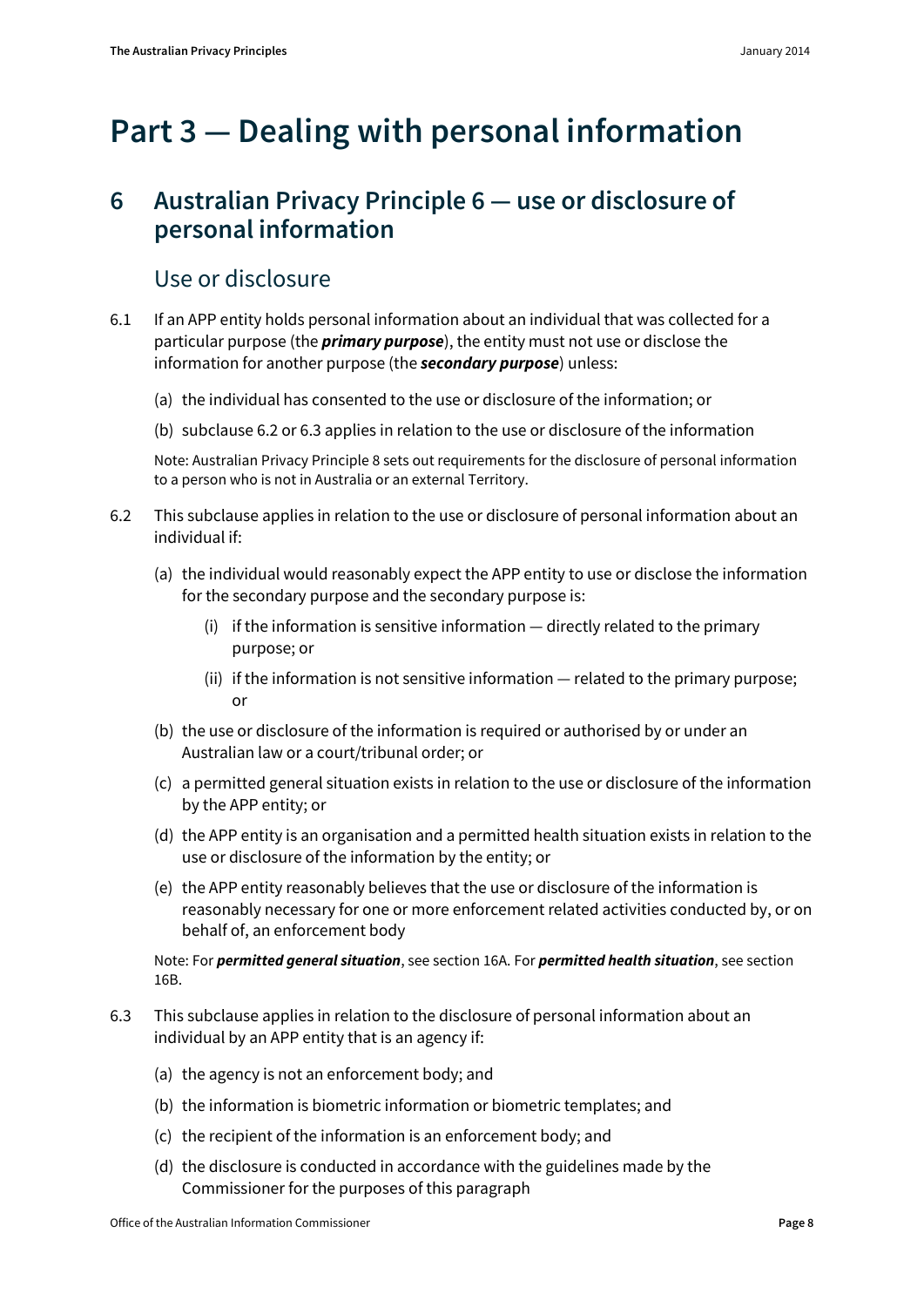6.4 If:

- (a) the APP entity is an organisation; and
- (b) subsection 16B(2) applied in relation to the collection of the personal information by the entity

the entity must take such steps as are reasonable in the circumstances to ensure that the information is de-identified before the entity discloses it in accordance with subclause 6.1 or 6.2.

#### Written note of use or disclosure

6.5 If an APP entity uses or discloses personal information in accordance with paragraph 6.2(e), the entity must make a written note of the use or disclosure.

#### Related bodies corporate

- 6.6 If:
	- (a) an APP entity is a body corporate; and
	- (b) the entity collects personal information from a related body corporate

this principle applies as if the entity's primary purpose for the collection of the information were the primary purpose for which the related body corporate collected the information.

#### Exceptions

- 6.7 This principle does not apply to the use or disclosure by an organisation of:
	- (a) personal information for the purpose of direct marketing; or
	- (b) government related identifiers

### <span id="page-9-0"></span>**7 Australian Privacy Principle 7 — direct marketing**

#### Direct marketing

7.1 If an organisation holds personal information about an individual, the organisation must not use or disclose the information for the purpose of direct marketing.

Note: An act or practice of an agency may be treated as an act or practice of an organisation, see section 7A.

### Exceptions — personal information other than sensitive information

- 7.2 Despite subclause 7.1, an organisation may use or disclose personal information (other than sensitive information) about an individual for the purpose of direct marketing if:
	- (a) the organisation collected the information from the individual; and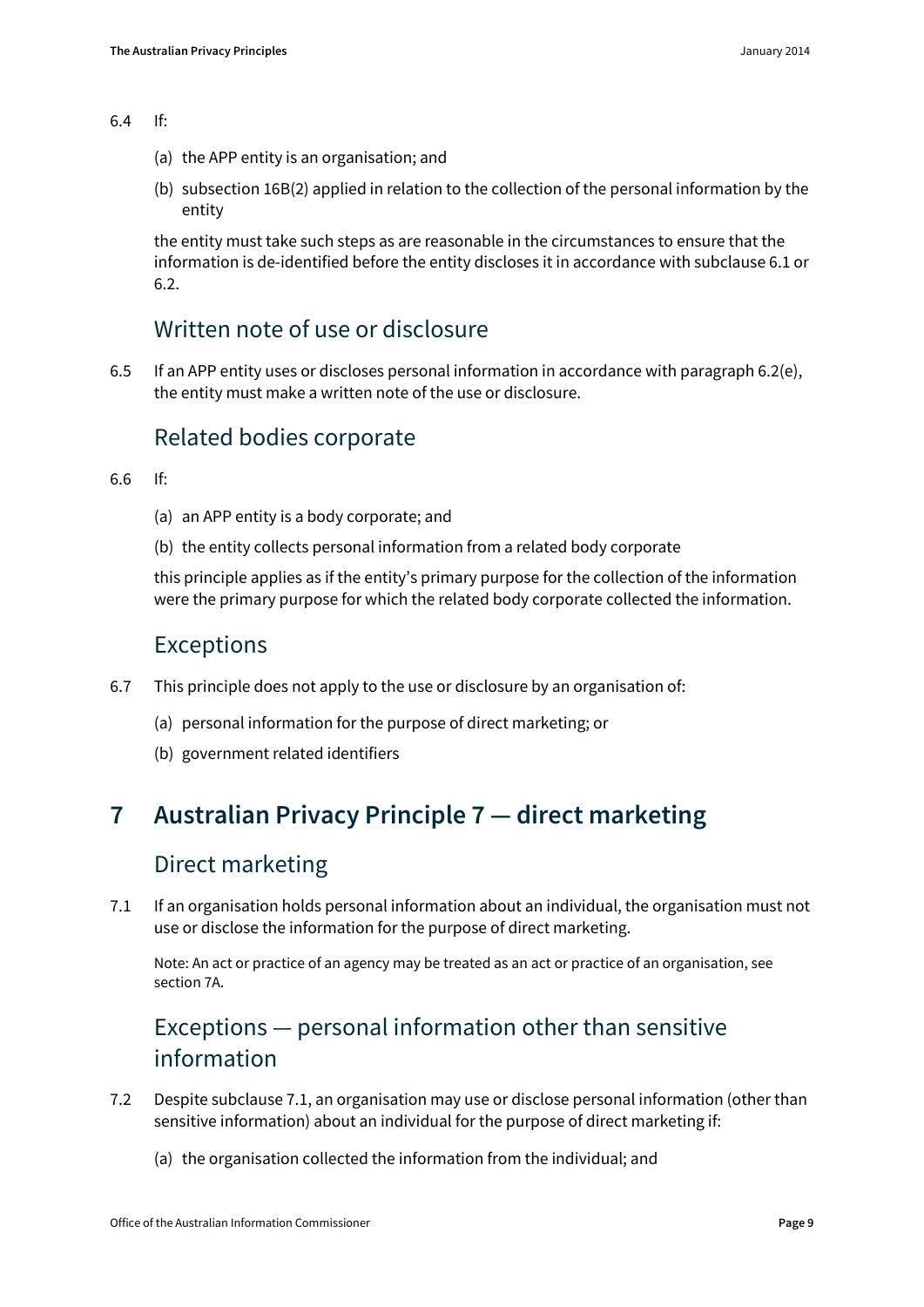- (b) the individual would reasonably expect the organisation to use or disclose the information for that purpose; and
- (c) the organisation provides a simple means by which the individual may easily request not to receive direct marketing communications from the organisation; and
- (d) the individual has not made such a request to the organisation
- 7.3 Despite subclause 7.1, an organisation may use or disclose personal information (other than sensitive information) about an individual for the purpose of direct marketing if:
	- (a) the organisation collected the information from:
		- (i) the individual and the individual would not reasonably expect the organisation to use or disclose the information for that purpose; or
		- (ii) someone other than the individual; and
	- (b) either:
		- (i) the individual has consented to the use or disclosure of the information for that purpose; or
		- (ii) it is impracticable to obtain that consent; and
	- (c) the organisation provides a simple means by which the individual may easily request not to receive direct marketing communications from the organisation; and
	- (d) in each direct marketing communication with the individual:
		- (i) the organisation includes a prominent statement that the individual may make such a request; or
		- (ii) the organisation otherwise draws the individual's attention to the fact that the individual may make such a request; and
	- (e) the individual has not made such a request to the organisation

#### Exception — sensitive information

7.4 Despite subclause 7.1, an organisation may use or disclose sensitive information about an individual for the purpose of direct marketing if the individual has consented to the use or disclosure of the information for that purpose.

#### Exception — contracted service providers

- 7.5 Despite subclause 7.1, an organisation may use or disclose personal information for the purpose of direct marketing if:
	- (a) the organisation is a contracted service provider for a Commonwealth contract; and
	- (b) the organisation collected the information for the purpose of meeting (directly or indirectly) an obligation under the contract; and
	- (c) the use or disclosure is necessary to meet (directly or indirectly) such an obligation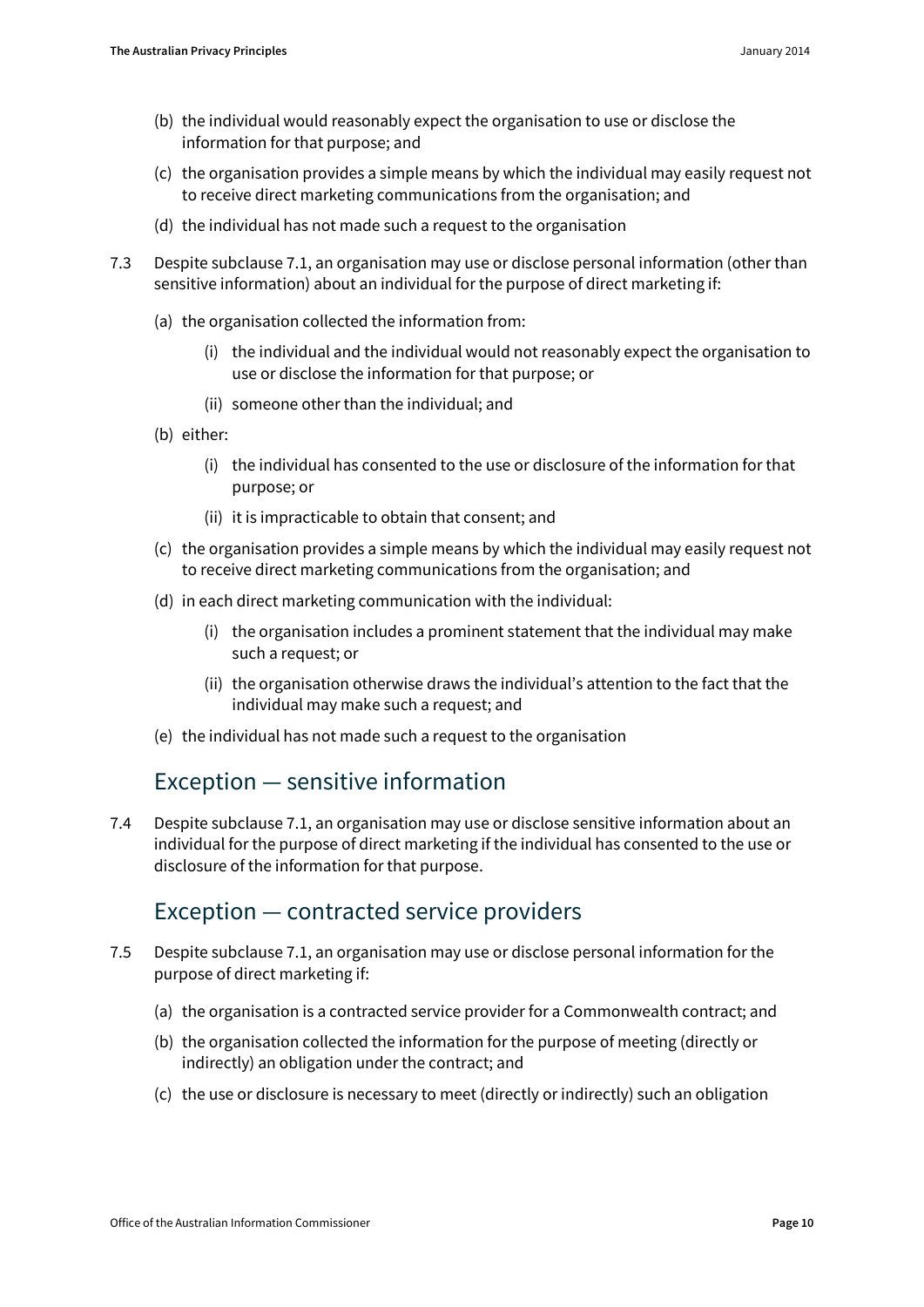#### Individual may request not to receive direct marketing communications etc.

- 7.6 If an organisation (the *first organisation*) uses or discloses personal information about an individual:
	- (a) for the purpose of direct marketing by the first organisation; or
	- (b) for the purpose of facilitating direct marketing by other organisations

the individual may:

- (c) if paragraph (a) applies request not to receive direct marketing communications from the first organisation; and
- (d) if paragraph (b) applies request the organisation not to use or disclose the information for the purpose referred to in that paragraph; and
- (e) request the first organisation to provide its source of the information.
- 7.7 If an individual makes a request under subclause 7.6, the first organisation must not charge the individual for the making of, or to give effect to, the request and:
	- (a) if the request is of a kind referred to in paragraph 7.6(c) or  $(d)$  the first organisation must give effect to the request within a reasonable period after the request is made; and
	- (b) if the request is of a kind referred to in paragraph  $7.6(e)$  the organisation must, within a reasonable period after the request is made, notify the individual of its source unless it is impracticable or unreasonable to do so.

#### Interaction with other legislation

- 7.8 This principle does not apply to the extent that any of the following apply:
	- *(a)* the *Do Not Call Register Act 2006*;
	- (b) the *Spam Act 2003*;
	- (c) any other Act of the Commonwealth, or a Norfolk Island enactment, prescribed by the regulations.

#### <span id="page-11-0"></span>**8 Australian Privacy Principle 8 — cross-border disclosure of personal information**

- 8.1 Before an APP entity discloses personal information about an individual to a person (the *overseas recipient*):
	- (a) who is not in Australia or an external Territory; and
	- (b) who is not the entity or the individual

the entity must take such steps as are reasonable in the circumstances to ensure that the overseas recipient does not breach the Australian Privacy Principles (other than Australian Privacy Principle 1) in relation to the information.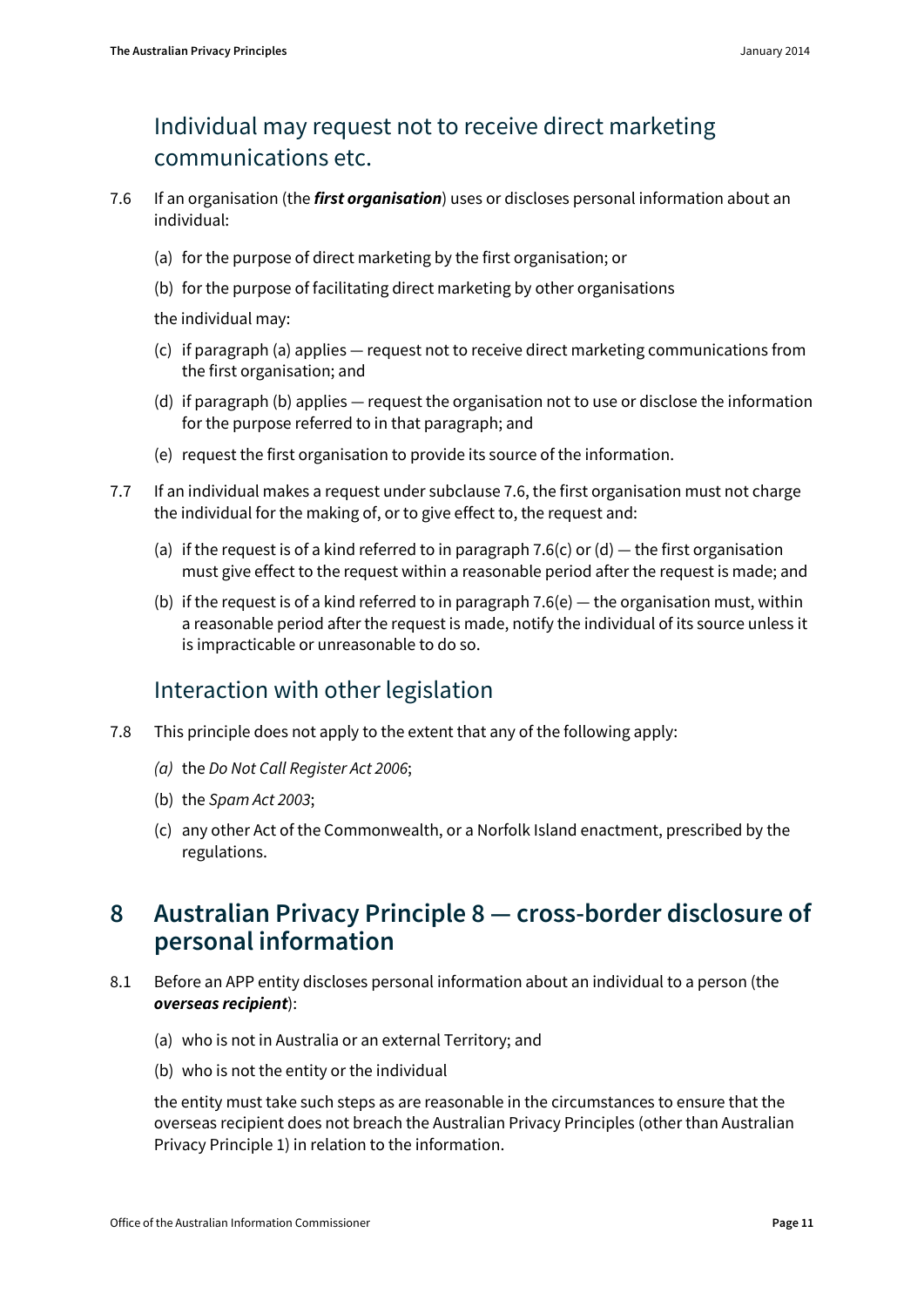Note: In certain circumstances, an act done, or a practice engaged in, by the overseas recipient is taken, under section 16C, to have been done, or engaged in, by the APP entity and to be a breach of the Australian Privacy Principles.

- 8.2 Subclause 8.1 does not apply to the disclosure of personal information about an individual by an APP entity to the overseas recipient if:
	- (a) the entity reasonably believes that:
		- (i) the recipient of the information is subject to a law, or binding scheme, that has the effect of protecting the information in a way that, overall, is at least substantially similar to the way in which the Australian Privacy Principles protect the information; and
		- (ii) there are mechanisms that the individual can access to take action to enforce that protection of the law or binding scheme; or
	- (b) both of the following apply:
		- (i) the entity expressly informs the individual that if he or she consents to the disclosure of the information, subclause 8.1 will not apply to the disclosure
		- (ii) after being so informed, the individual consents to the disclosure; or
	- (c) the disclosure of the information is required or authorised by or under an Australian law or a court/tribunal order; or
	- (d) a permitted general situation (other than the situation referred to in item 4 or 5 of the table in subsection 16A(1)) exists in relation to the disclosure of the information by the APP entity; or
	- (e) the entity is an agency and the disclosure of the information is required or authorised by or under an international agreement relating to information sharing to which Australia is a party; or
	- (f) the entity is an agency and both of the following apply:
		- (i) the entity reasonably believes that the disclosure of the information is reasonably necessary for one or more enforcement related activities conducted by, or on behalf of, an enforcement body
		- (ii) the recipient is a body that performs functions, or exercises powers, that are similar to those performed or exercised by an enforcement body

Note: For *permitted general situation*, see section 16A.

#### <span id="page-12-0"></span>**9 Australian Privacy Principle 9 — adoption, use or disclosure of government related identifiers**

#### Adoption of government related identifiers

- 9.1 An organisation must not adopt a government related identifier of an individual as its own identifier of the individual unless:
	- (a) the adoption of the government related identifier is required or authorised by or under an Australian law or a court/tribunal order; or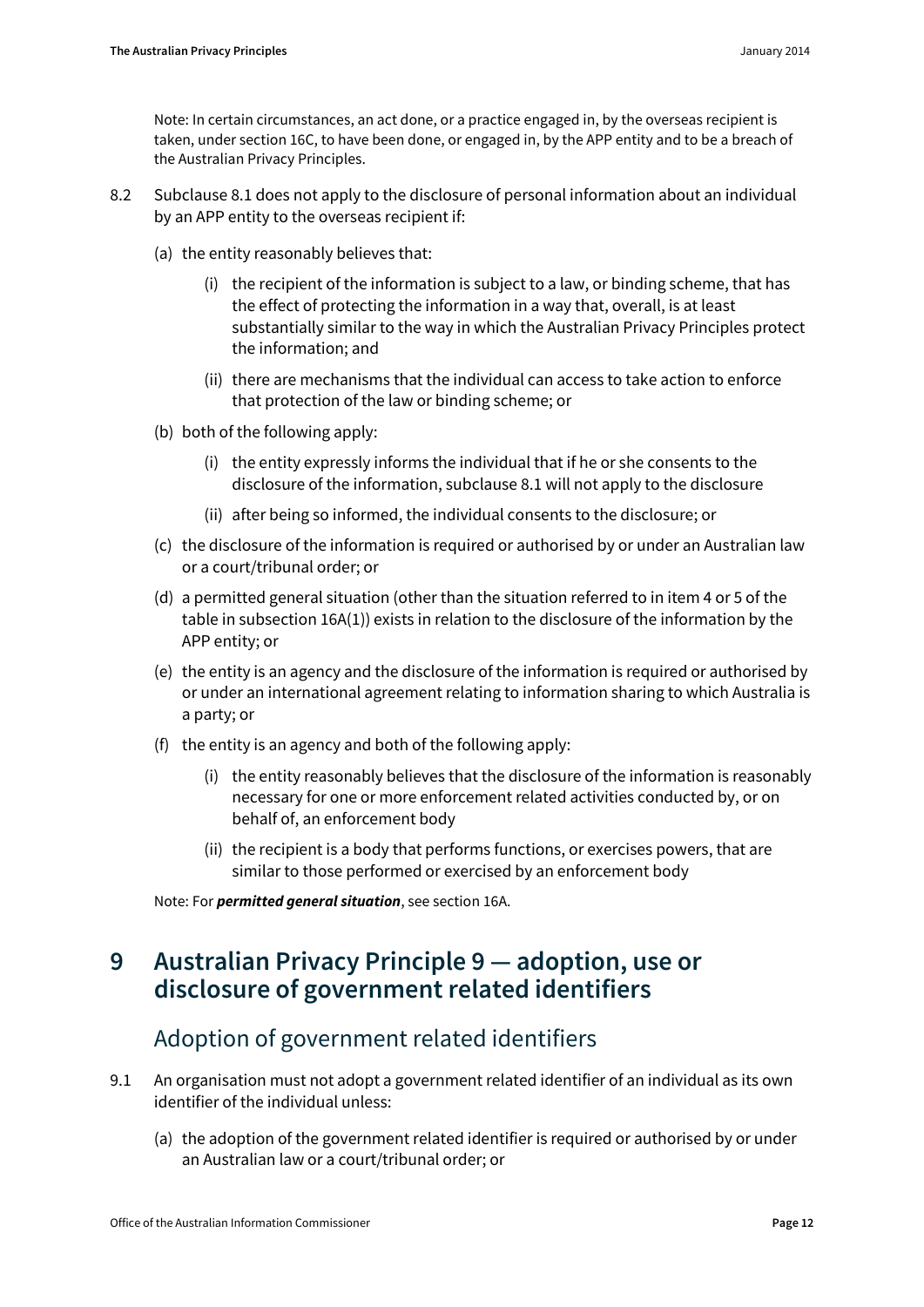(b) subclause 9.3 applies in relation to the adoption

Note: An act or practice of an agency may be treated as an act or practice of an organisation, see section 7A.

#### Use or disclosure of government related identifiers

- 9.2 An organisation must not use or disclose a government related identifier of an individual unless:
	- (a) the use or disclosure of the identifier is reasonably necessary for the organisation to verify the identity of the individual for the purposes of the organisation's activities or functions; or
	- (b) the use or disclosure of the identifier is reasonably necessary for the organisation to fulfil its obligations to an agency or a State or Territory authority; or
	- (c) the use or disclosure of the identifier is required or authorised by or under an Australian law or a court/tribunal order; or
	- (d) a permitted general situation (other than the situation referred to in item 4 or 5 of the table in subsection 16A(1)) exists in relation to the use or disclosure of the identifier; or
	- (e) the organisation reasonably believes that the use or disclosure of the identifier is reasonably necessary for one or more enforcement related activities conducted by, or on behalf of, an enforcement body; or
	- (f) subclause 9.3 applies in relation to the use or disclosure

Note 1: An act or practice of an agency may be treated as an act or practice of an organisation, see section 7A.

Note 2: For *permitted general situation*, see section 16A.

#### Regulations about adoption, use or disclosure

- 9.3 This subclause applies in relation to the adoption, use or disclosure by an organisation of a government related identifier of an individual if:
	- (a) the identifier is prescribed by the regulations; and
	- (b) the organisation is prescribed by the regulations, or is included in a class of organisations prescribed by the regulations; and
	- (c) the adoption, use or disclosure occurs in the circumstances prescribed by the regulations

Note: There are prerequisites that must be satisfied before the matters mentioned in this subclause are prescribed, see subsections 100(2) and (3).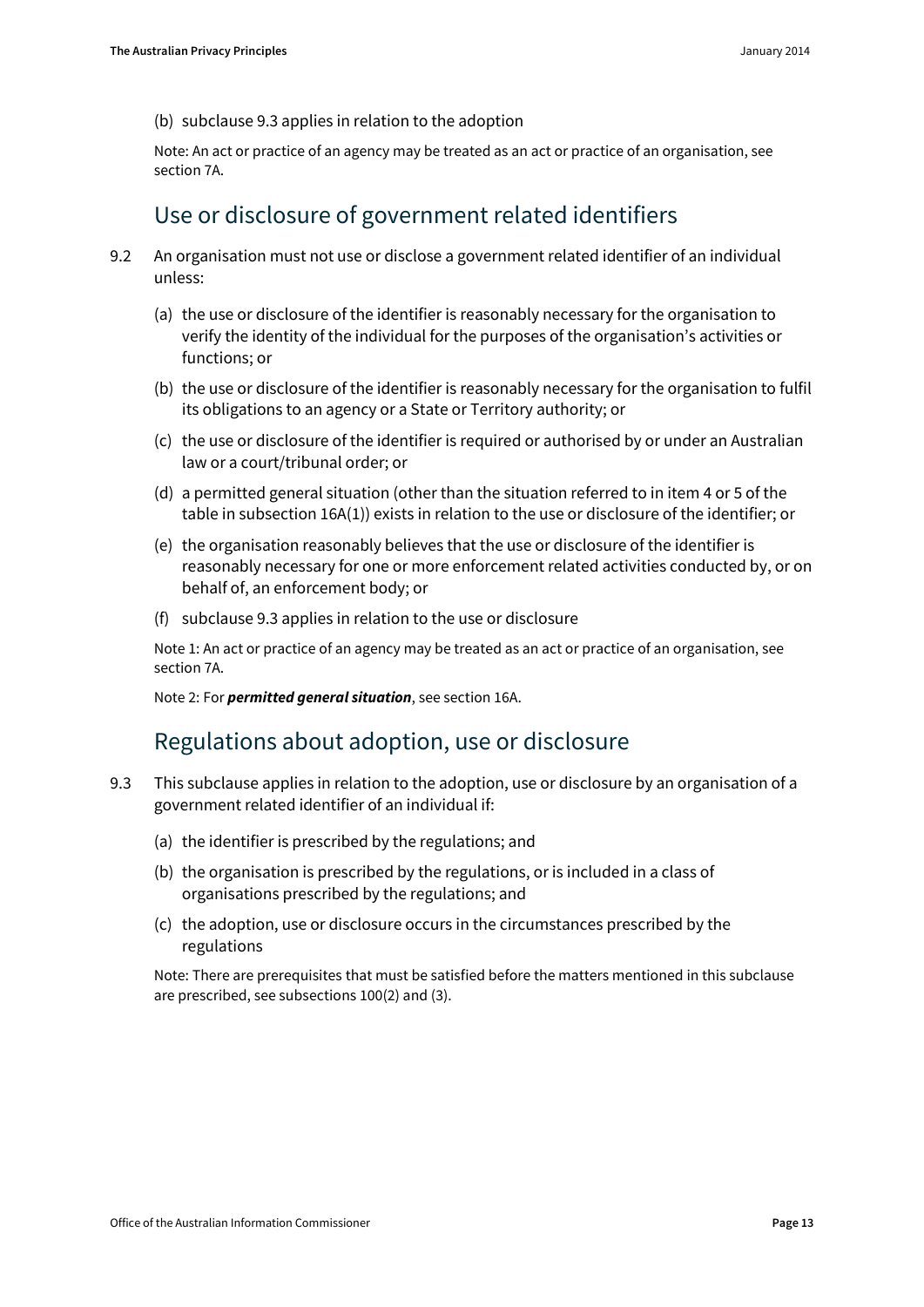## <span id="page-14-0"></span>**Part 4 — Integrity of personal information**

#### <span id="page-14-1"></span>**10 Australian Privacy Principle 10 — quality of personal information**

- 10.1 An APP entity must take such steps (if any) as are reasonable in the circumstances to ensure that the personal information that the entity collects is accurate, up-to-date and complete.
- 10.2 An APP entity must take such steps (if any) as are reasonable in the circumstances to ensure that the personal information that the entity uses or discloses is, having regard to the purpose of the use or disclosure, accurate, up-to-date, complete and relevant.

#### <span id="page-14-2"></span>**11 Australian Privacy Principle 11 — security of personal information**

- 11.1 If an APP entity holds personal information, the entity must take such steps as are reasonable in the circumstances to protect the information:
	- (a) from misuse, interference and loss; and
	- (b) from unauthorised access, modification or disclosure

#### 11.2 If:

- (a) an APP entity holds personal information about an individual; and
- (b) the entity no longer needs the information for any purpose for which the information may be used or disclosed by the entity under this Schedule; and
- (c) the information is not contained in a Commonwealth record; and
- (d) the entity is not required by or under an Australian law, or a court/tribunal order, to retain the information

the entity must take such steps as are reasonable in the circumstances to destroy the information or to ensure that the information is de-identified.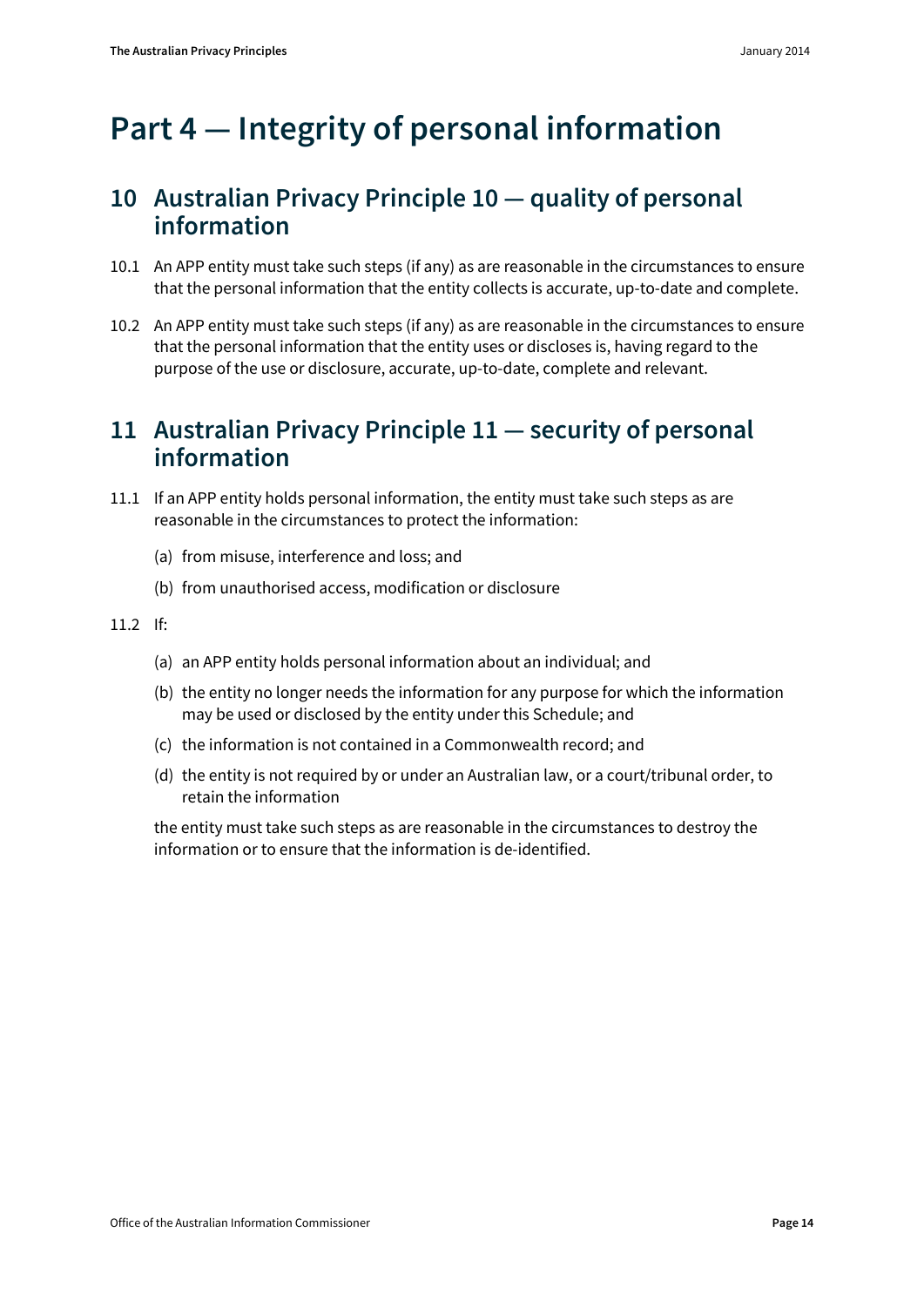## <span id="page-15-0"></span>**Part 5 — Access to, and correction of, personal information**

#### <span id="page-15-1"></span>**12 Australian Privacy Principle 12 — access to personal information**

#### Access

12.1 If an APP entity holds personal information about an individual, the entity must, on request by the individual, give the individual access to the information.

#### Exception to access — agency

#### 12.2 If:

- (a) the APP entity is an agency; and
- (b) the entity is required or authorised to refuse to give the individual access to the personal information by or under:
	- (i) the Freedom of Information Act; or
	- (ii) any other Act of the Commonwealth, or a Norfolk Island enactment, that provides for access by persons to documents

then, despite subclause 12.1, the entity is not required to give access to the extent that the entity is required or authorised to refuse to give access.

#### Exception to access — organisation

- 12.3 If the APP entity is an organisation then, despite subclause 12.1, the entity is not required to give the individual access to the personal information to the extent that:
	- (a) the entity reasonably believes that giving access would pose a serious threat to the life, health or safety of any individual, or to public health or public safety; or
	- (b) giving access would have an unreasonable impact on the privacy of other individuals; or
	- (c) the request for access is frivolous or vexatious; or
	- (d) the information relates to existing or anticipated legal proceedings between the entity and the individual, and would not be accessible by the process of discovery in those proceedings; or
	- (e) giving access would reveal the intentions of the entity in relation to negotiations with the individual in such a way as to prejudice those negotiations; or
	- (f) giving access would be unlawful; or
	- (g) denying access is required or authorised by or under an Australian law or a court/tribunal order; or
	- (h) both of the following apply: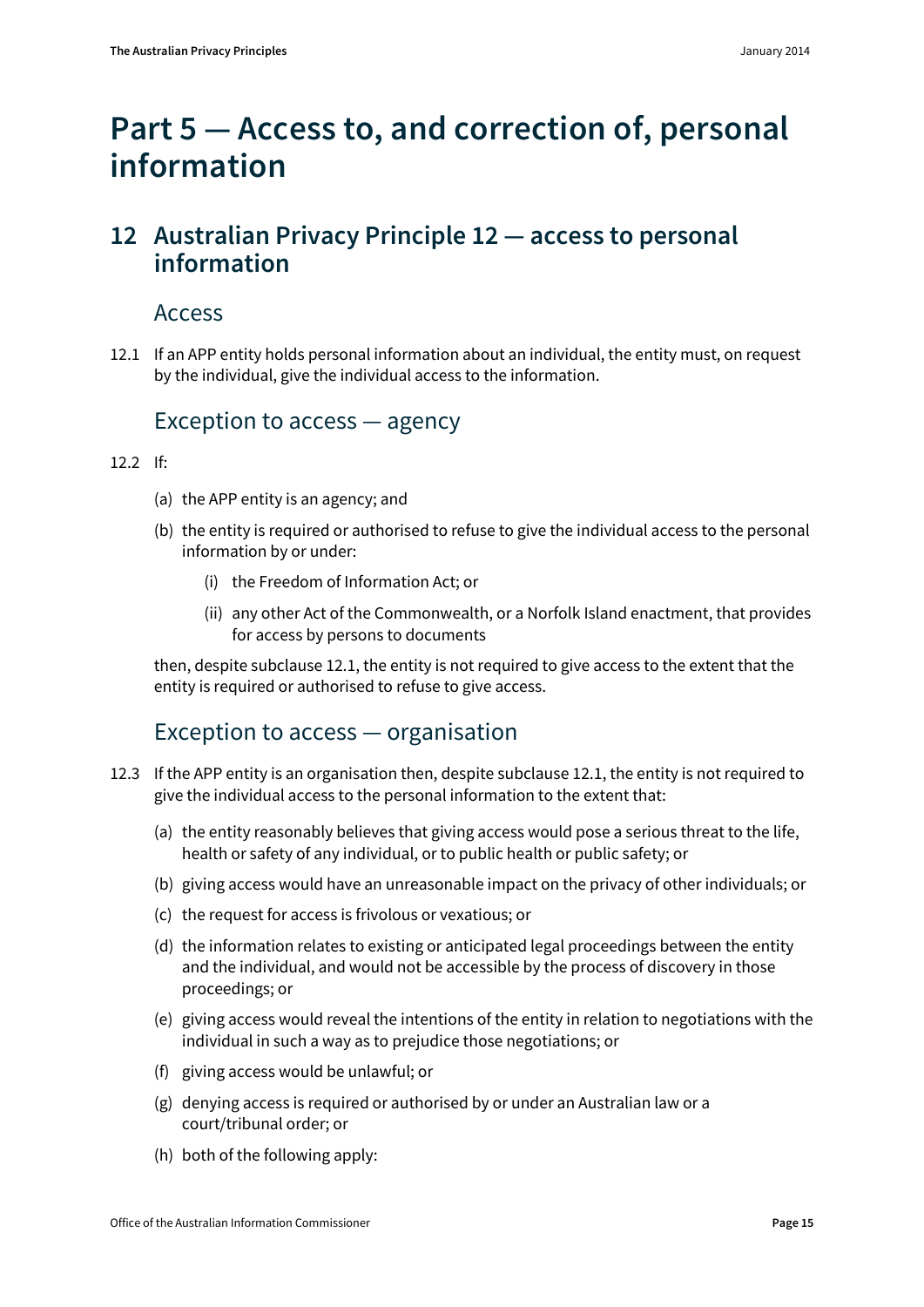- (i) the entity has reason to suspect that unlawful activity, or misconduct of a serious nature, that relates to the entity's functions or activities has been, is being or may be engaged in;
- (ii) giving access would be likely to prejudice the taking of appropriate action in relation to the matter; or
- (i) giving access would be likely to prejudice one or more enforcement related activities conducted by, or on behalf of, an enforcement body; or
- (j) giving access would reveal evaluative information generated within the entity in connection with a commercially sensitive decision-making process

#### Dealing with requests for access

- 12.4 The APP entity must:
	- (a) respond to the request for access to the personal information:
		- (i) if the entity is an agency within 30 days after the request is made; or
		- (ii) if the entity is an organisation within a reasonable period after the request is made; and
	- (b) give access to the information in the manner requested by the individual, if it is reasonable and practicable to do so

#### Other means of access

- 12.5 If the APP entity refuses:
	- (a) to give access to the personal information because of subclause 12.2 or 12.3; or
	- (b) to give access in the manner requested by the individual

the entity must take such steps (if any) as are reasonable in the circumstances to give access in a way that meets the needs of the entity and the individual.

12.6 Without limiting subclause 12.5, access may be given through the use of a mutually agreed intermediary.

#### Access charges

12.7 If the APP entity is an agency, the entity must not charge the individual for the making of the request or for giving access to the personal information.

#### 12.8 If:

- (a) the APP entity is an organisation; and
- (b) the entity charges the individual for giving access to the personal information

the charge must not be excessive and must not apply to the making of the request.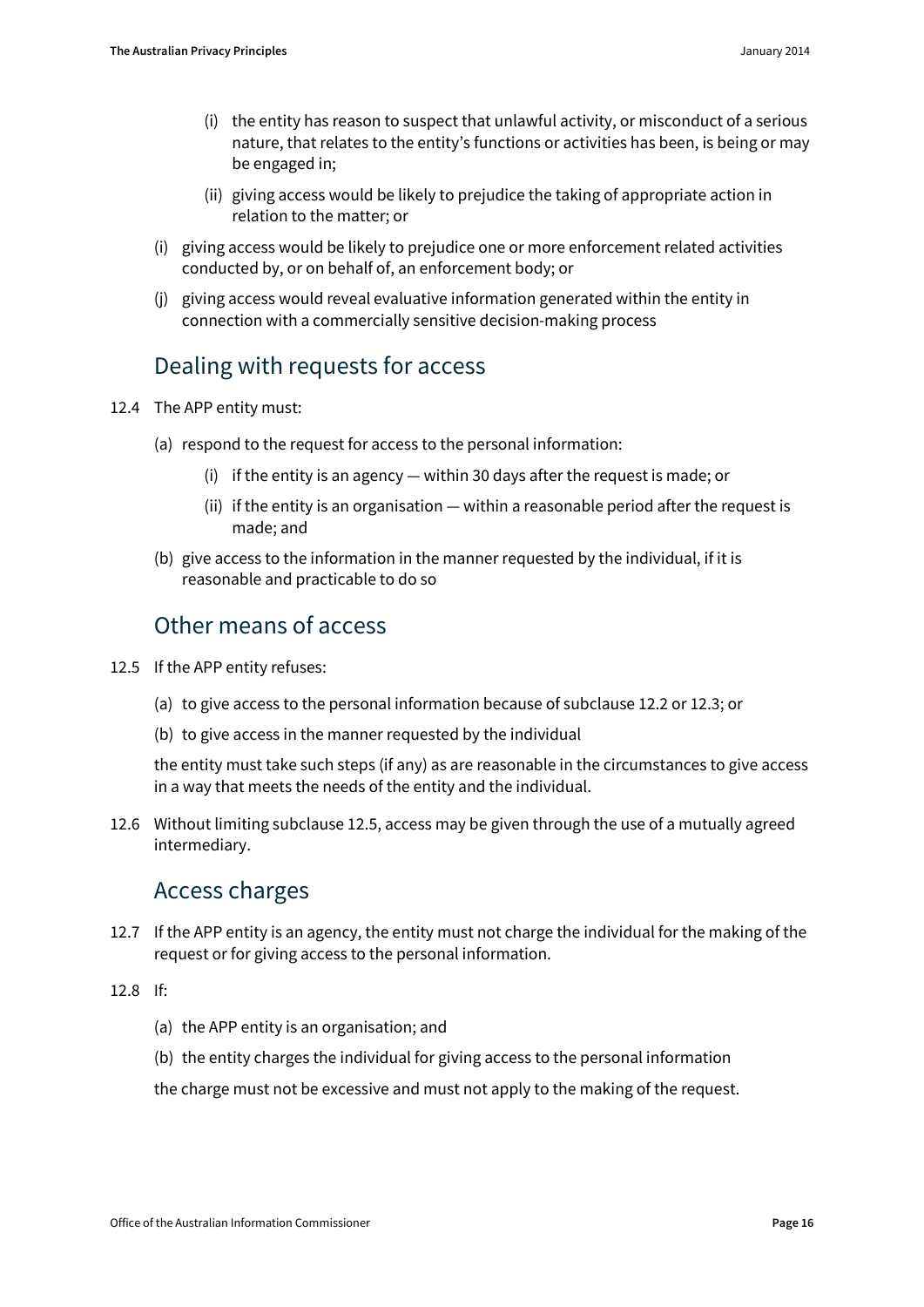#### Refusal to give access

- 12.9 If the APP entity refuses to give access to the personal information because of subclause 12.2 or 12.3, or to give access in the manner requested by the individual, the entity must give the individual a written notice that sets out:
	- (a) the reasons for the refusal except to the extent that, having regard to the grounds for the refusal, it would be unreasonable to do so; and
	- (b) the mechanisms available to complain about the refusal; and
	- (c) any other matter prescribed by the regulations
- 12.10 If the APP entity refuses to give access to the personal information because of paragraph 12.3(j), the reasons for the refusal may include an explanation for the commercially sensitive decision.

### <span id="page-17-0"></span>**13 Australian Privacy Principle 13 — correction of personal information**

#### Correction

- 13.1 If:
	- (a) an APP entity holds personal information about an individual; and
	- (b) either:
		- (i) the entity is satisfied that, having regard to a purpose for which the information is held, the information is inaccurate, out of date, incomplete, irrelevant or misleading; or
		- (ii) the individual requests the entity to correct the information

the entity must take such steps (if any) as are reasonable in the circumstances to correct that information to ensure that, having regard to the purpose for which it is held, the information is accurate, up to date, complete, relevant and not misleading.

#### Notification of correction to third parties

- 13.2 If:
	- (a) the APP entity corrects personal information about an individual that the entity previously disclosed to another APP entity; and
	- (b) the individual requests the entity to notify the other APP entity of the correction

the entity must take such steps (if any) as are reasonable in the circumstances to give that notification unless it is impracticable or unlawful to do so.

#### Refusal to correct information

13.3 If the APP entity refuses to correct the personal information as requested by the individual, the entity must give the individual a written notice that sets out: